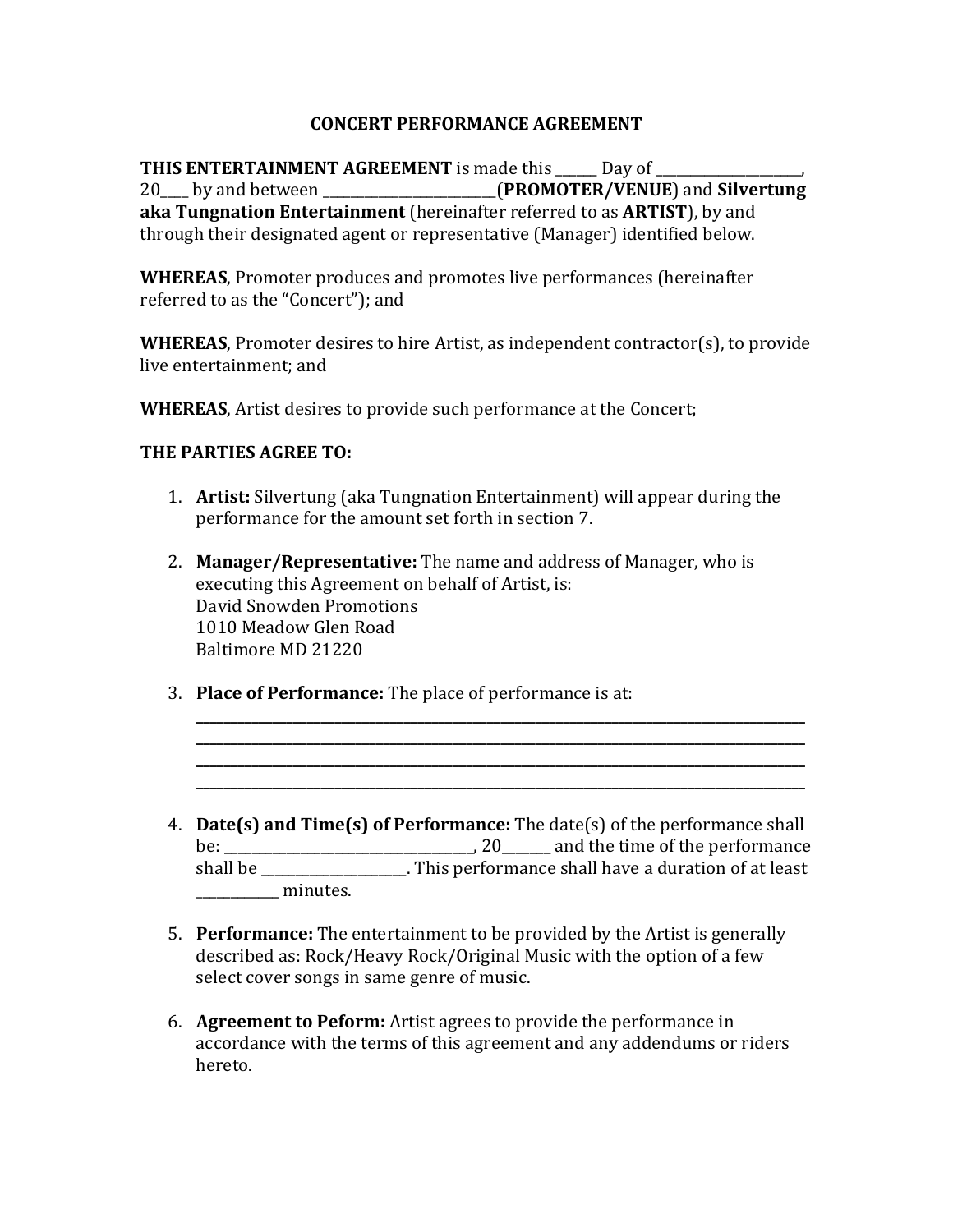- 7. **Price of Performance:** Buyer agrees to pay Artist \$ DOLLARS for the Performance by check or direct deposit immediately following the Performance, check shall be made payable to Tungnation Entertainment.
- 8. **Recording, Reproduction or Transmission of Performance:** Promoter will use its best efforts to prevent the recording, reproduction or transmission of the performance without the written permission of Artist or Artist's representative.
- 9. **Excuse of Obligations:** Promoter and Artist shall be excused from their obligations hereunder in the event of proven sickness, accident, riot, strike, epidemic, act of God or any other legitimate condition or occurrence beyond their respective control.
- 10. **Taxes:** Promoter agrees to prepare and file all tax information required of a person who hires an independent contractor and Artist agrees that they have sole responsibility for the payment of any federal taxes arising from the monies paid by Promoter to Artist for the performance.
- 11. **Independent Contractor:** Artist acknowledges that they shall perform their obligations hereunder as an independent contractor and not as an employee of Promoter. Artist further acknowledges that they are not on Promoter's payroll, social security or tax withholding rolls. Artist shall have sole control and direction in the conduct of the Performance.
- 12. Merchandising: Artist shall retain the right to sell their goods, merchandise (t-shirts, CD's, stickers, jackets, drumsticks, picks, jewelry, et al) at their pricing discretion and retain 100% of all money collected from such sales. Artist acknowledges they are solely responsible for any Federal and State tax from the sale of merchandise.
- 13. **Promotion:** Promoter shall be entitled to advertise and promote the appearance of SILVERTUNG at the concert and performance. Artist acknowledges that Promoter will rely on the terms hereof in all such promotions and advertising. Promoter may use Artist names, photographs, likeness, facsimile signature, band logo and any other promotional materials in such promotions, advertising or other activities used to increase attendance at the concert.
- 14. **Parking:** Promoter shall provide parking spaces for vehicles in a location of close proximity to and with direct access to the backstage area where performance will take place on the date(s) of performance. Parking spaces will be reserved for Artist bus/trailer/cars for a period of five  $(5)$  hours prior to the performance and ending three (3) hours following the performance.